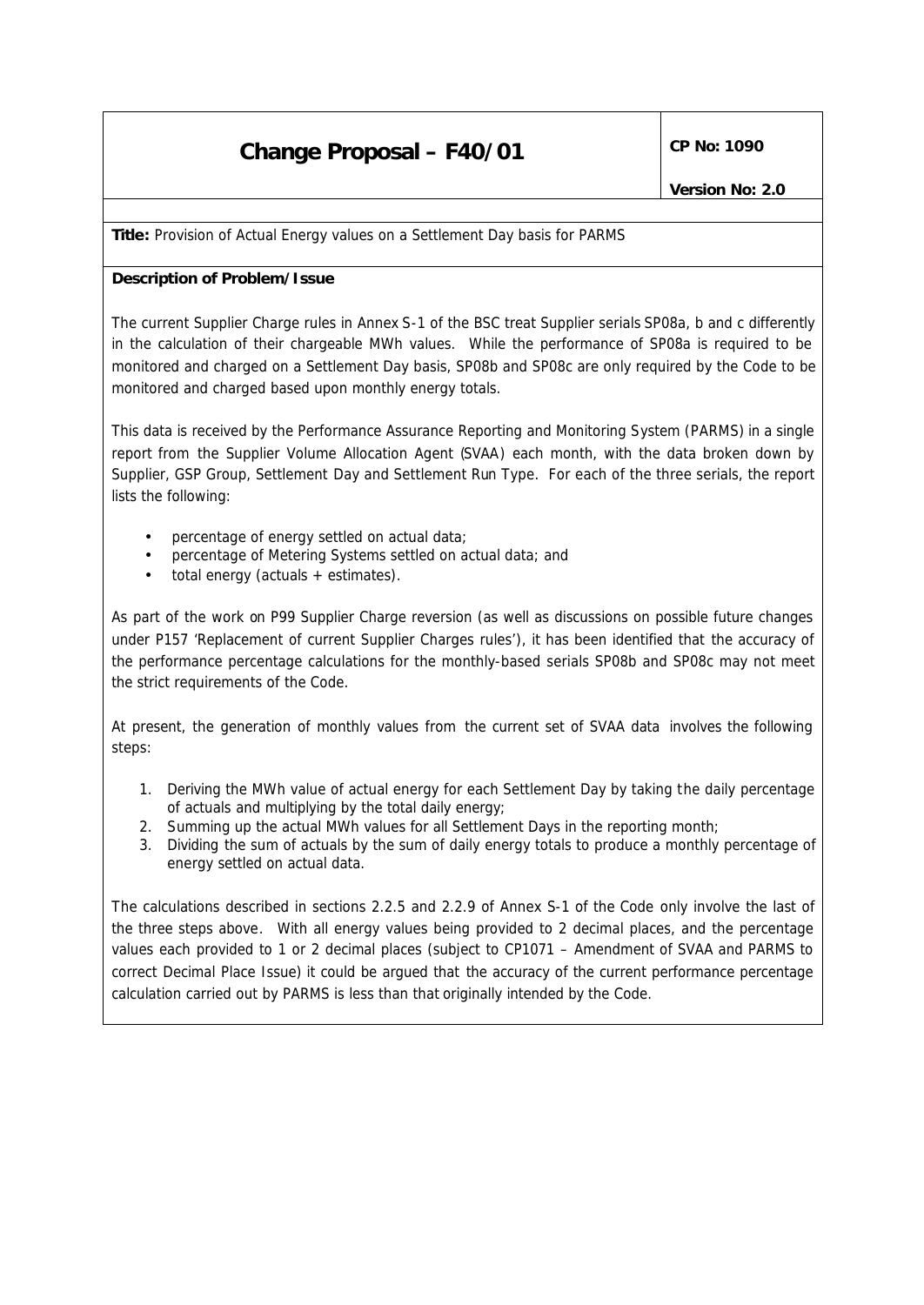## **Change Proposal – F40/01**  $\left|\begin{array}{cc} \text{CP No: } 1090 \end{array}\right|$

*Version No: 2.0*

## **Proposed Solution(s)** *(mandatory by originator)*

Data should continue to be provided at the Settlement Day level in order to accommodate Change of Supplier and Trade Sale events occurring within a reporting period. However, to enable monthly energy values and percentages to be determined as accurately as possible, it is proposed to add, for each serial, an additional data item to the SP08 report containing the absolute value (in MWh) of energy settled on actual data for each Settlement Day. This additional information would remove the first step from the calculation described above and serve reduce the level of error inherent in the determination of the monthly performance percentage.

In order to allow for synchronisation with PARMS developments, it is required that the change to the SP08 report provided by SVAA be switchable, i.e. after implementation the original version of the report will continue to be provided until PARMS is able to receive and load the new version.

## **Justification for Change** *(mandatory by originator)*

There is a risk that the calculation described in the 'Description or Problem/Issue' section of this CP may be regarded as being not fully compliant with the Code. Instead of using monthly energy totals received direct from SVAA as implied by Annex S-1 of the BSC (the  $A_{HZ}$  values in sections 2.2.5 and 2.2.9), PARMS takes the daily percentage data for SP08b and SP08c and effectively re-calculates the original actual energy values in order to calculate a monthly performance percentage from first principles. While the final figure generated by PARMS is generally reflective of the calculation required by the Code, the slight variation in the way in which PARMS has reached that figure creates a risk that the accuracy of the results may be challenged.

The changes proposed in the previous section would provide full compliance with the Code and would increase the accuracy of the Supplier Charge calculations for serials SP08b and SP08c. They would also enable the Actual Energy values for all SP08 serials (including the daily SP08a) to be used with greater confidence in future Supplier Charge methodologies, for example those currently proposed by P157, in which a monthly market average performance would be used to determine those Suppliers qualifying for receipt of redistributed charges.

#### **Configurable Items Potentially Affected by Proposed Solution(s)**

SVAA Pool Application P99 PARMS application BSCP533 File Formats

#### **Impact on Core Industry Documents**

None

#### **Related Changes and/or Projects**

CP1071, P157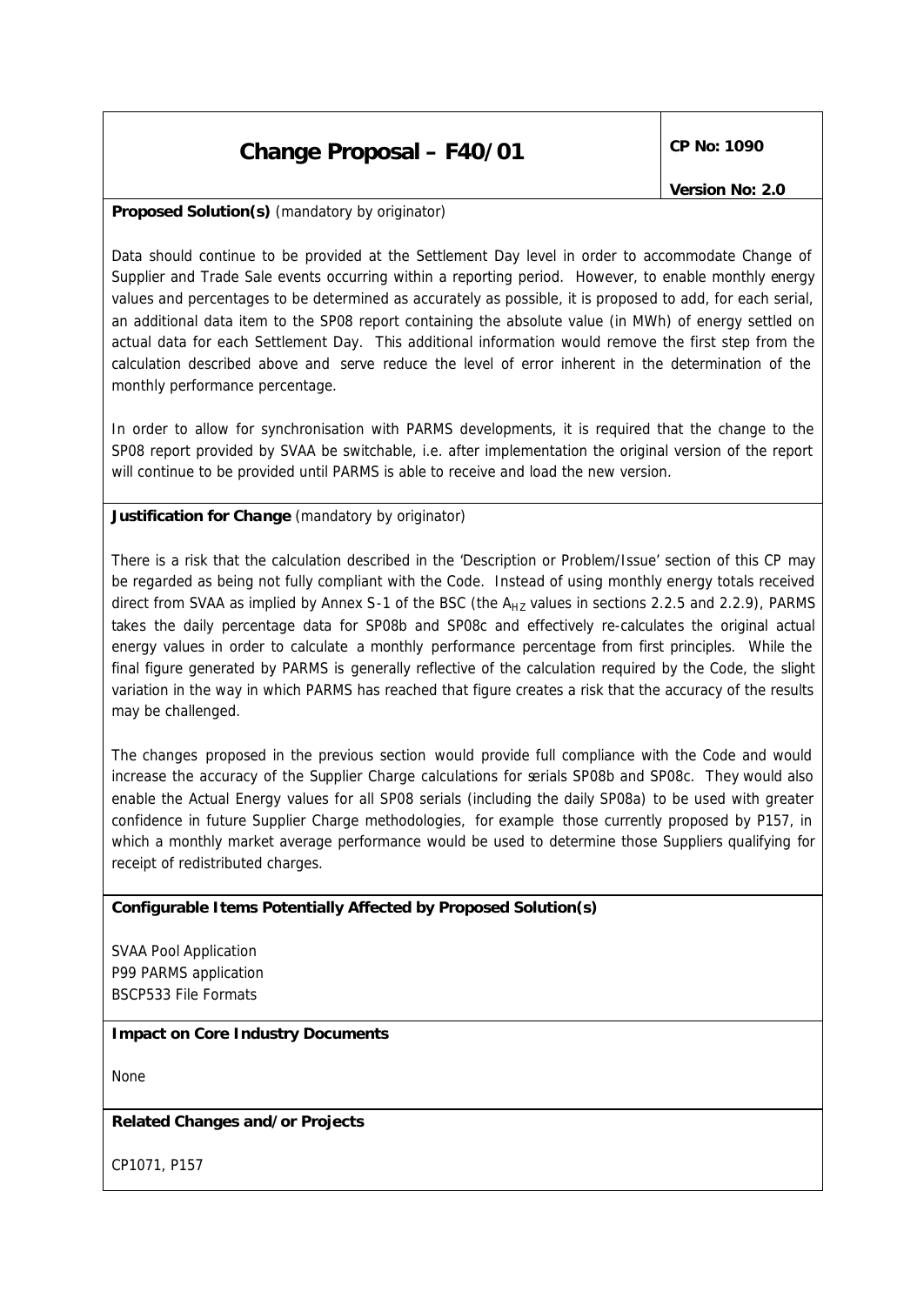| Change Proposal - F40/01 | CP No: 1090 |
|--------------------------|-------------|
|--------------------------|-------------|

## **Requested Implementation Date**

By February 2005 if possible, otherwise June 2005.

**Reason:**

Following a period of delay, historic Supplier Charges are gradually being caught up, with three months of Supplier Charges being periodically presented to the Performance Assurance Board each month for approval. It is estimated that Supplier Charges for reporting periods from May 2004 are likely to be caught up by around February 2005, therefore the changes proposed by this CP should be implemented and the necessary data regenerated and reloaded before PARMS is required to carry out a Supplier Charge run for P99 reporting periods.

**Agreed Release/Implementation Date** *(mandatory by BSCCo)*

| <b>Originator's Details:</b> |               |
|------------------------------|---------------|
| <b>BCA Name</b>              |               |
| Organisation                 | <b>ELEXON</b> |
| <b>Email Address</b>         |               |
| Date                         | 03/10/04      |
|                              |               |

Attachments: BSCP533 File Formats – Modified extract for Serial SP08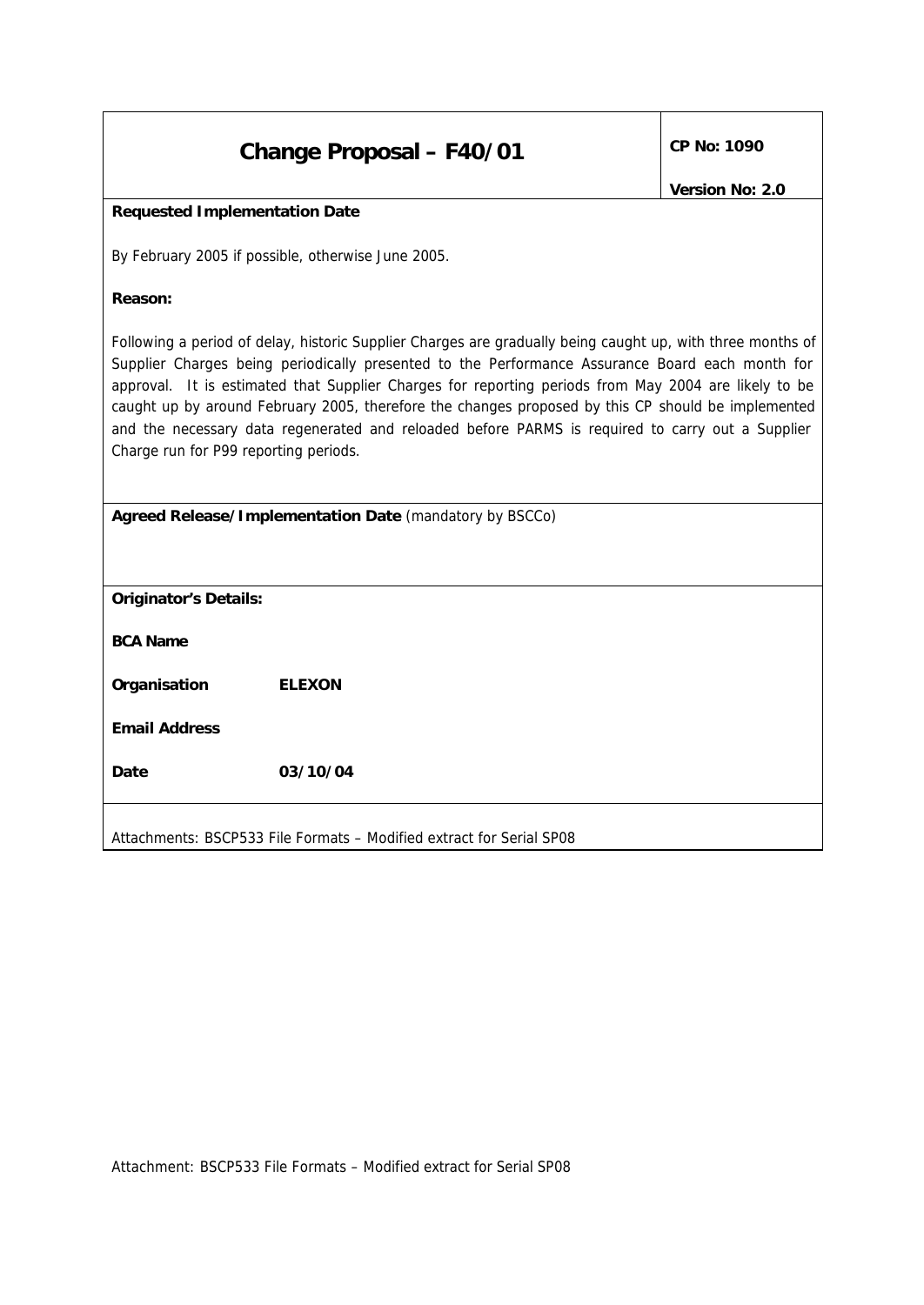|                | <b>ZHD</b> - File Header                              |             |                                     |  |  |  |
|----------------|-------------------------------------------------------|-------------|-------------------------------------|--|--|--|
| Field          | <b>Field Name</b>                                     | <b>Type</b> | <b>Comments</b>                     |  |  |  |
| $\mathbf{1}$   | Record Type                                           | text(3)     | $=$ ZHD                             |  |  |  |
| $\overline{2}$ | File Type                                             | text(8)     | $= P01450024$                       |  |  |  |
| 3              | From Role Code                                        | text(1)     | $= G(SVAA)$                         |  |  |  |
| $\overline{4}$ | From Participant Id                                   | text(4)     | $=$ CAPG                            |  |  |  |
| 5              | To Role Code                                          | text(1)     | $=$ Z (Non-Core - PA Administrator) |  |  |  |
| 6              | To Participant Id                                     | text(4)     | $=$ POOL                            |  |  |  |
| $\overline{7}$ | <b>Creation Time</b>                                  | date/time   | Date & time of file generation      |  |  |  |
|                | <b>SUB</b> - Subject Participant Header               |             |                                     |  |  |  |
| Field          | <b>Field Name</b>                                     | <b>Type</b> | <b>Comments</b>                     |  |  |  |
| $\mathbf{1}$   | Record Type                                           | text(3)     | $=$ SUB                             |  |  |  |
| 2              | <b>Market Sector</b>                                  | text(1)     | $=$ B (indicates HH and NHH data)   |  |  |  |
| 3              | Market Participant Role<br>Code                       | text(1)     | $=X(Supplier)$                      |  |  |  |
| $\overline{4}$ | Market Participant Id                                 | text(4)     | ID of Supplier                      |  |  |  |
| 5              | Period End Date                                       | date        | Date of last day of calendar month  |  |  |  |
| 6              | Periodicity                                           | text(1)     | 'M'onthly                           |  |  |  |
|                | <b>SP8 Supplier Serial 8 Data</b>                     |             |                                     |  |  |  |
| Field          | <b>Field Name</b>                                     | <b>Type</b> | <b>Comments</b>                     |  |  |  |
| $\mathbf{1}$   | Record Type                                           | text(3)     | $=$ SP8                             |  |  |  |
| $\overline{2}$ | Settlement Day                                        | date        |                                     |  |  |  |
| 3              | Settlement Type                                       | text(2)     | SF, R1, R2, R3 and RF run types     |  |  |  |
| $\overline{4}$ | GSP Group Id                                          | text(2)     |                                     |  |  |  |
| 5              | % NHH Energy Aggregated<br>on Actuals                 | dec(4,1)    |                                     |  |  |  |
| 6              | % NHH MSIDs Aggregated<br>on Actuals                  | dec(4,1)    |                                     |  |  |  |
| $\mathcal{I}$  | <b>Total Actual NHH Energy</b>                        | dec(10,2)   |                                     |  |  |  |
| 87             | <b>Total NHH Energy</b>                               | dec(10,2)   |                                     |  |  |  |
| 98             | % non-100kW HH Energy<br><b>Aggregated on Actuals</b> | dec(4,1)    |                                     |  |  |  |
| 109            | % non-100kW HH MSIDs<br><b>Aggregated on Actuals</b>  | dec(4,1)    |                                     |  |  |  |
| 11             | <b>Total Actual non-100kW</b><br><b>HH Energy</b>     | dec(10,2)   |                                     |  |  |  |
| $12 + 0$       | Total non-100kW HH<br>Energy                          | dec(10,2)   |                                     |  |  |  |

*5.14 SP08 – Energy and MSIDs on Actuals*

 $\overline{\phantom{a}}$